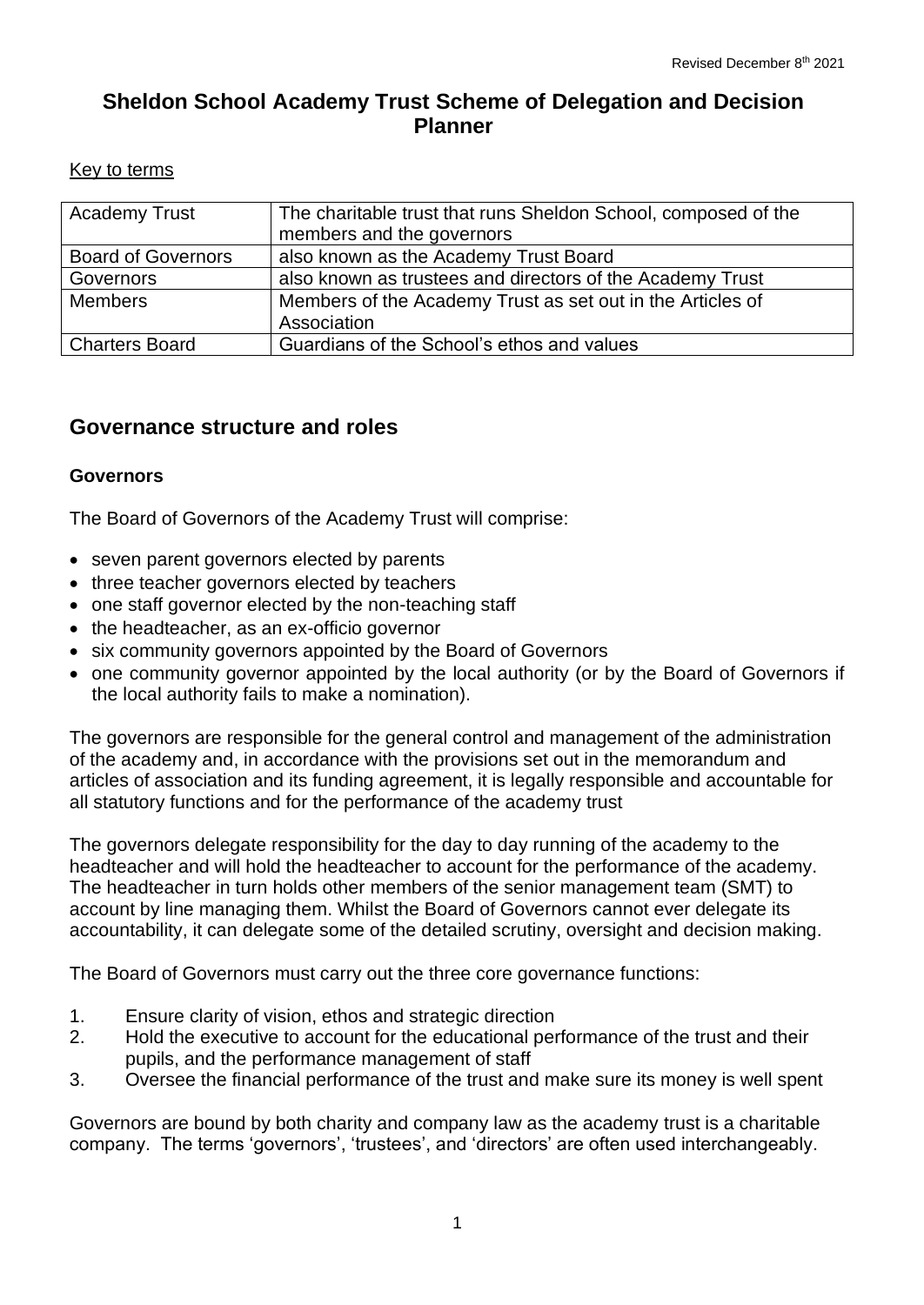#### **Members**

The members of the Academy Trust are:

Chair of Governors

Up to seven Members that are independent of the Board of Governors and Sheldon Charters Board and are not employees of Sheldon School.

The members of the trust have a different status to governors. Originally, they will have been the signatories to the Memorandum of Association and will have agreed the trust's first Articles of Association (a document which outlines the governance structure and how the trust will operate). The Articles of Association will also describe how members are recruited and replaced. The members may remove trustees if they fail to fulfil their responsibilities and are also responsible for approving any amendments made to the trust's Articles of Association.

#### **Governors' committees**

There are five governor committees: Staffing, Care and Guidance; Curriculum; Finance & Audit; PR & Marketing and Premises. Some decisions are delegated to committees, although any decisions made will be deemed decisions of the Board of Governors. There must be at least three governors on each committee and their responsibilities are set out in the committee's terms of reference.

Committee Chairs and Vice Chairs are appointed annually by committee members.

#### **Headteacher**

The headteacher has the delegated responsibility for the operation of the academy trust.

The headteacher will report to the Board of Governors on the performance of the academy, although this will be supplemented by the monitoring of governors' committees and individual governors with any delegated responsibilities.

The headteacher is the Accounting Officer so has overall responsibility for the operation of the academy trust's financial responsibilities and must ensure that the organisation is run with financial effectiveness and stability, avoiding waste and securing value for money.

The headteacher leads the SMT. The headteacher will delegate management functions to the SMT and is accountable to the Board of Governors for the performance of the SMT.

## **Charters Board**

The role of the Charters Board is to be the guardian of the school's ethos and values. Its main duty is to ensure that the Sheldon Charter and the Sheldon Employment Charter are being honoured. It is comprised of eight members:

One Parent Governor member

Two Governor or Community members

One Community member Two Teacher members

One Support Staff member

The Headteacher (ex-officio; non-voting)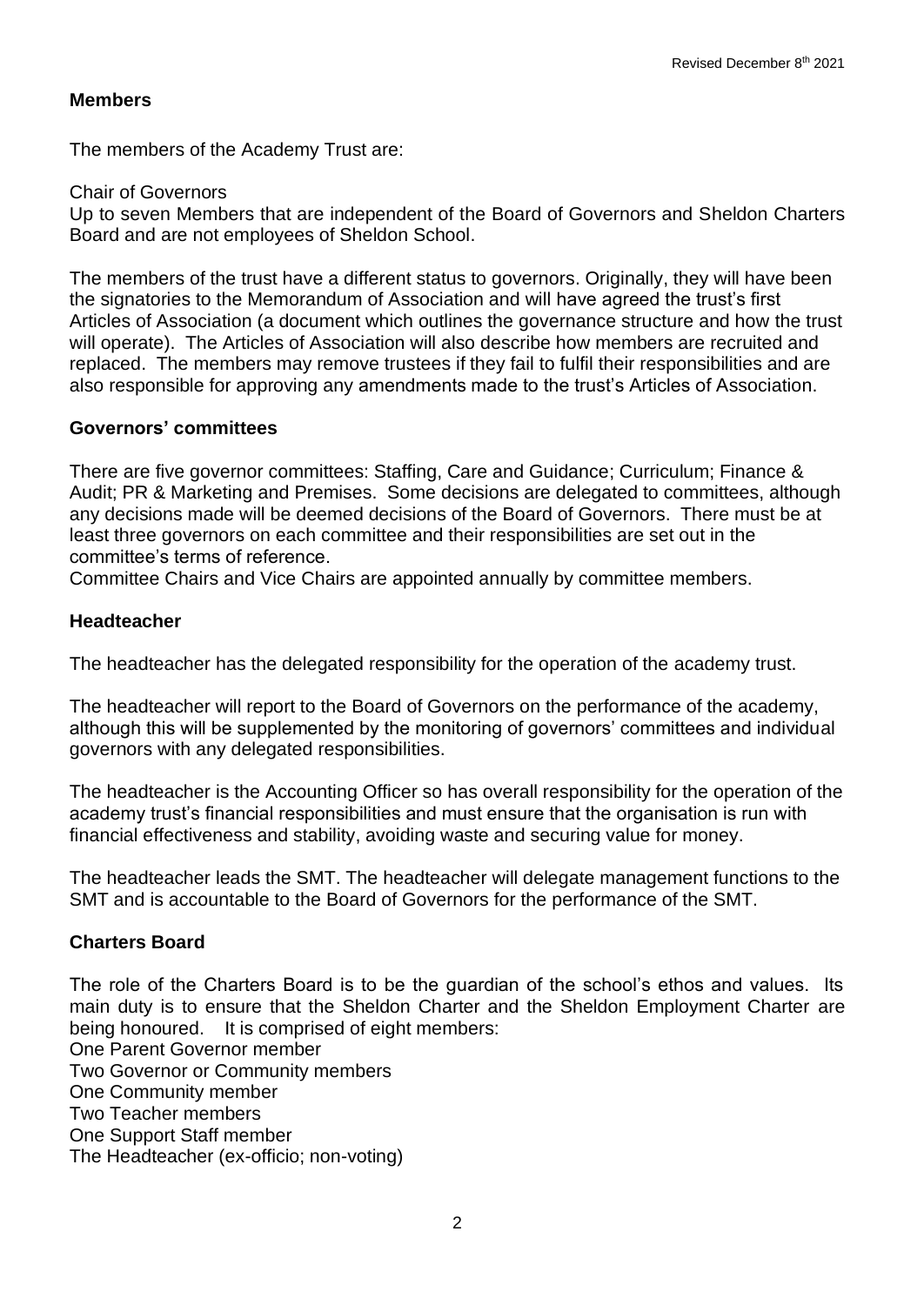# **Sheldon School Academy Trust Scheme of Delegation and Decision Planner**

| Key                                                            | Key to column 6 |     |                                                   |
|----------------------------------------------------------------|-----------------|-----|---------------------------------------------------|
| $\vert$ Column 1 = decisions made by Members                   | Curr            | $=$ | Curriculum committee                              |
| $\vert$ Column 2 = decisions made by BOG                       | Prem            | $=$ | Premises committee                                |
| $\vert$ Column 3 = decisions made by BOG with advice from head | <b>SCG</b>      | $=$ | Staffing, Care & Guidance committee               |
| Column $4 =$ decisions delegated to head                       | Fin.            | $=$ | Finance & Audit committee                         |
| $\vert$ Column 5 = decisions made by head                      | PRM             | $=$ | <b>Public Relations &amp; Marketing committee</b> |
| $\vert$ Column 6 = decisions delegated to committee/panel      | Strat           | $=$ | Strategy committee                                |
|                                                                | LPP             | $=$ | Leadership, Pay & Performance committee           |
|                                                                | <b>PRC</b>      | $=$ | Pay Review committee                              |
|                                                                | Panel           |     | Convened panel                                    |
|                                                                |                 |     | $(Bold = primary$ responsibility of)              |

|    |                                                                                                                                                                                                                                                                                                                         | <b>Members</b><br>$\overline{\phantom{0}}$ | BOG<br>$\sim$ | advice<br>with<br>S<br>3 BOG<br>Head's | ₽<br>4 Delegated<br>Head | made<br><b>Decision</b><br>5 Decisive<br>by Head | $\mathbf{S}$<br>lated<br>Delega<br>pmmitte<br>ن ه |
|----|-------------------------------------------------------------------------------------------------------------------------------------------------------------------------------------------------------------------------------------------------------------------------------------------------------------------------|--------------------------------------------|---------------|----------------------------------------|--------------------------|--------------------------------------------------|---------------------------------------------------|
|    | <b>General and Procedural Responsibilities</b> (refer to Articles of Association)                                                                                                                                                                                                                                       |                                            |               |                                        |                          |                                                  |                                                   |
| 1. | Appoint/Remove Members                                                                                                                                                                                                                                                                                                  | $\sqrt{ }$                                 |               |                                        |                          |                                                  |                                                   |
| 2. | Appoint senior executive leaders as trustees<br>(Academy Trust Handbook 2021 - Appointing senior executive leaders as trustees (paragraph 1.23) From 1 March 2022, a newly<br>appointed senior executive leader can only be a trustee if appointed by their members and allowed by the trust's articles of association) | $\lambda$                                  |               |                                        |                          |                                                  |                                                   |
| 3. | Remove trustees if they fail to fulfil their responsibilities                                                                                                                                                                                                                                                           | $\lambda$                                  |               |                                        |                          |                                                  |                                                   |
| 4. | Role descriptions for Members                                                                                                                                                                                                                                                                                           | $\sqrt{ }$                                 |               |                                        |                          |                                                  |                                                   |
| 5. | Amend the Articles of Association                                                                                                                                                                                                                                                                                       | $\Delta$                                   |               |                                        |                          |                                                  |                                                   |
| 6. | Change the name of the school                                                                                                                                                                                                                                                                                           | $\sim$                                     |               |                                        |                          |                                                  |                                                   |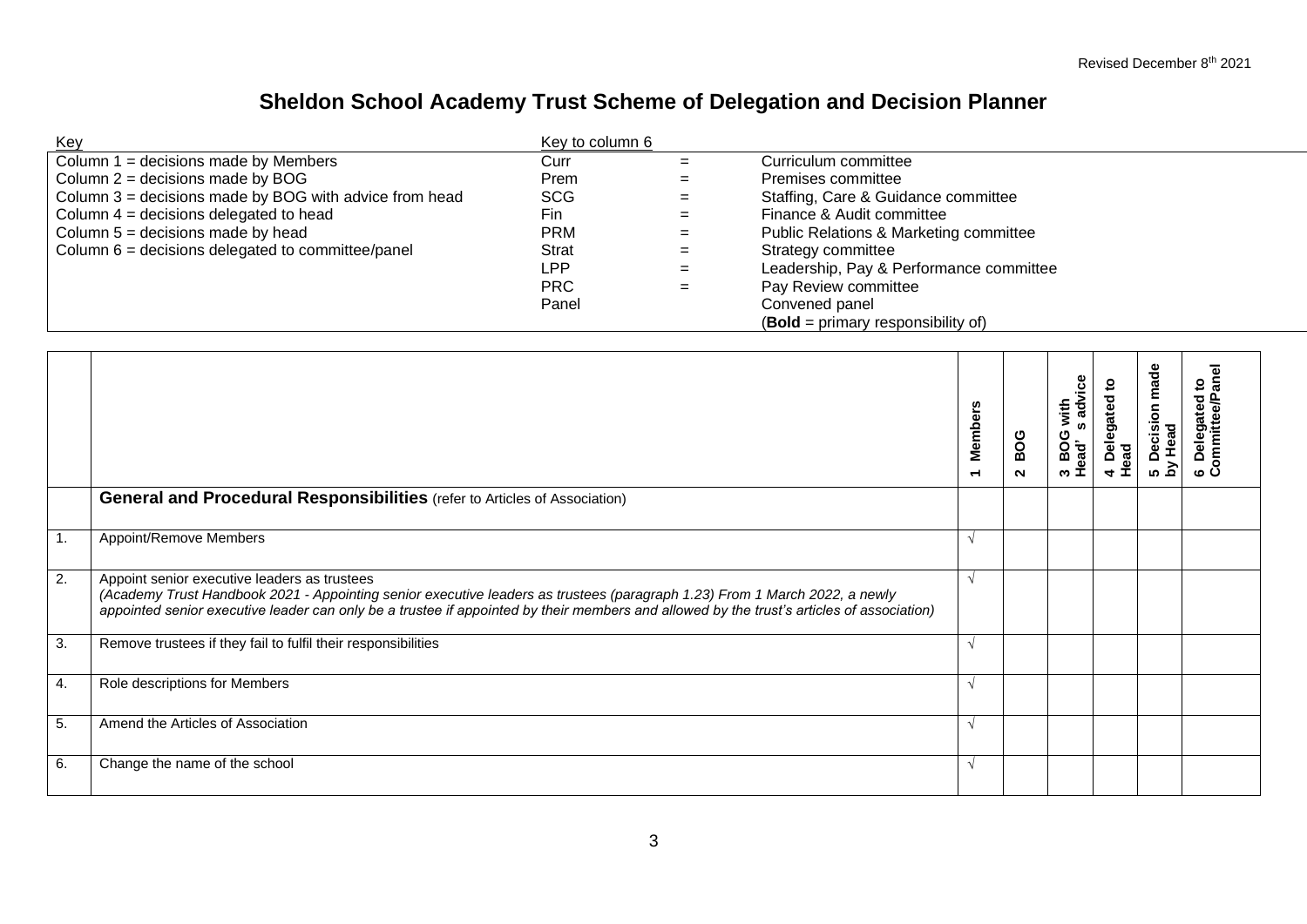| 7.                | Appoint and remove Auditors                                                                     | $\sqrt{ }$ |            |  |            |
|-------------------|-------------------------------------------------------------------------------------------------|------------|------------|--|------------|
| 8.                | Determine level of delegation of functions annually                                             |            | $\sqrt{ }$ |  |            |
| 9.                | Establish the membership and organisation of the BOG and regulate its conduct                   |            | $\sqrt{ }$ |  |            |
| 10.               | Appoint governors                                                                               |            | $\sqrt{ }$ |  |            |
| 11.               | Establish any required BOG procedures (where not set out in law and/or Articles of Association) |            | $\sqrt{ }$ |  |            |
| 12.               | Skills audit: complete and use for succession planning and to address learning needs            |            | $\sqrt{ }$ |  |            |
| $\overline{13}$ . | Annual self review of BOG and committee performance                                             |            | $\sqrt{ }$ |  | $\sqrt{ }$ |
| 14.               | Governor contribution: review annually                                                          |            | $\sqrt{ }$ |  |            |
| 15.               | Role descriptions for governors/chair/specific roles/committee members                          |            | $\sqrt{ }$ |  | $\sqrt{ }$ |
| 16.               | Terms of reference for committees and individuals: agree annually                               |            | $\sqrt{ }$ |  | $\sqrt{ }$ |
| 17.               | Chair's performance: carry out 360° review periodically                                         |            | $\sqrt{ }$ |  |            |
| 18.               | Succession Planning for governors                                                               |            | $\sqrt{ }$ |  | $\sqrt{ }$ |
| 19.               | Facilitate the election of parent governors                                                     |            | $\sqrt{ }$ |  |            |
| 20.               | Annual schedule of business for BOG: agree                                                      |            | $\sqrt{ }$ |  |            |
| 21.               | Appoint (and remove) the chair and vice chair of the BOG                                        |            | $\sqrt{ }$ |  |            |
| 22.               | Determine period of office of chair and vice chair                                              |            | $\sqrt{ }$ |  |            |
| 23.               | Elect committee chairs and vice chairs                                                          |            |            |  | $\sqrt{ }$ |
| 24.               | Clerk to BOG Appoint and remove                                                                 |            | $\sqrt{}$  |  |            |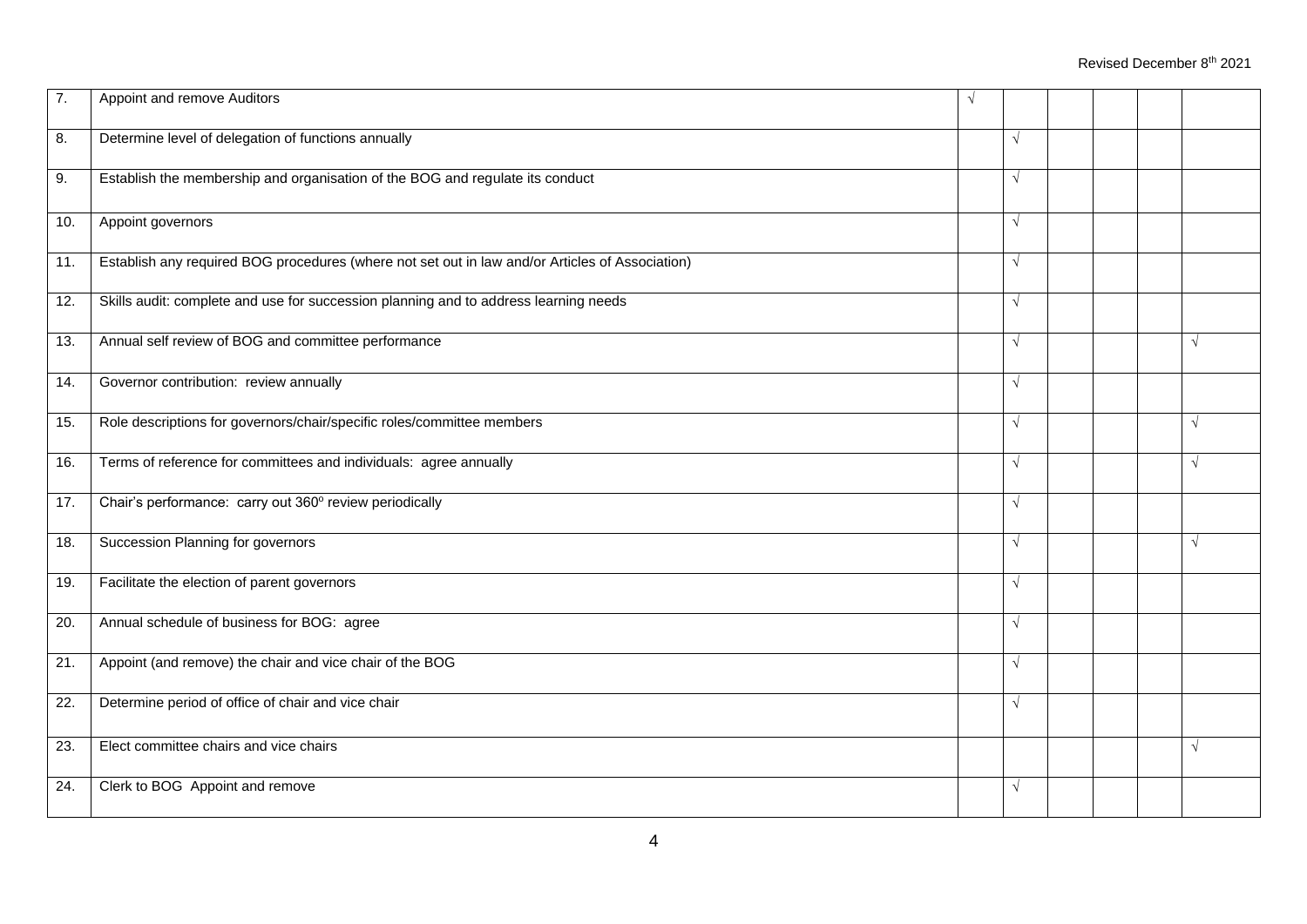| 25. | Establish and review the Governors' Code of Conduct annually (best practice)                                                                                                                    |  |  |   |       |
|-----|-------------------------------------------------------------------------------------------------------------------------------------------------------------------------------------------------|--|--|---|-------|
| 26. | Annual report and accounts including accounting policies, signed statement on regularity, propriety and compliance, incorporating<br>governance statement demonstrating value for money: submit |  |  |   |       |
| 27. | Report annually to the Sheldon Charters Board on the Sheldon Charters                                                                                                                           |  |  |   |       |
| 28. | Report annually to the Members of the Academy Trust                                                                                                                                             |  |  |   |       |
| 29. | Appoint governors for SEND, Safeguarding, Whistleblowing, Wellbeing, Pupil Premium and any others agreed by BOG                                                                                 |  |  |   |       |
| 30  | Maintain a register of pupil attendance                                                                                                                                                         |  |  | ٦ |       |
| 31  | Ensure appropriate Business Continuity Plan in place                                                                                                                                            |  |  |   | Strat |

|    | <b>Strategic Planning Responsibilities</b>                                                                                                                                                    |  |  |  |
|----|-----------------------------------------------------------------------------------------------------------------------------------------------------------------------------------------------|--|--|--|
|    | Determine and agree long term vision and strategic plan, agreeing key priorities and key performance indicators (KPIs) against which<br>progress towards achieving the vision can be measured |  |  |  |
| 2. | Approve school improvement plans, ensuring Office for Standards in Education (OFSTED) recommendations are incorporated, and<br>evaluate their impact                                          |  |  |  |
|    | Decide whether to join or form a multi-academy trust                                                                                                                                          |  |  |  |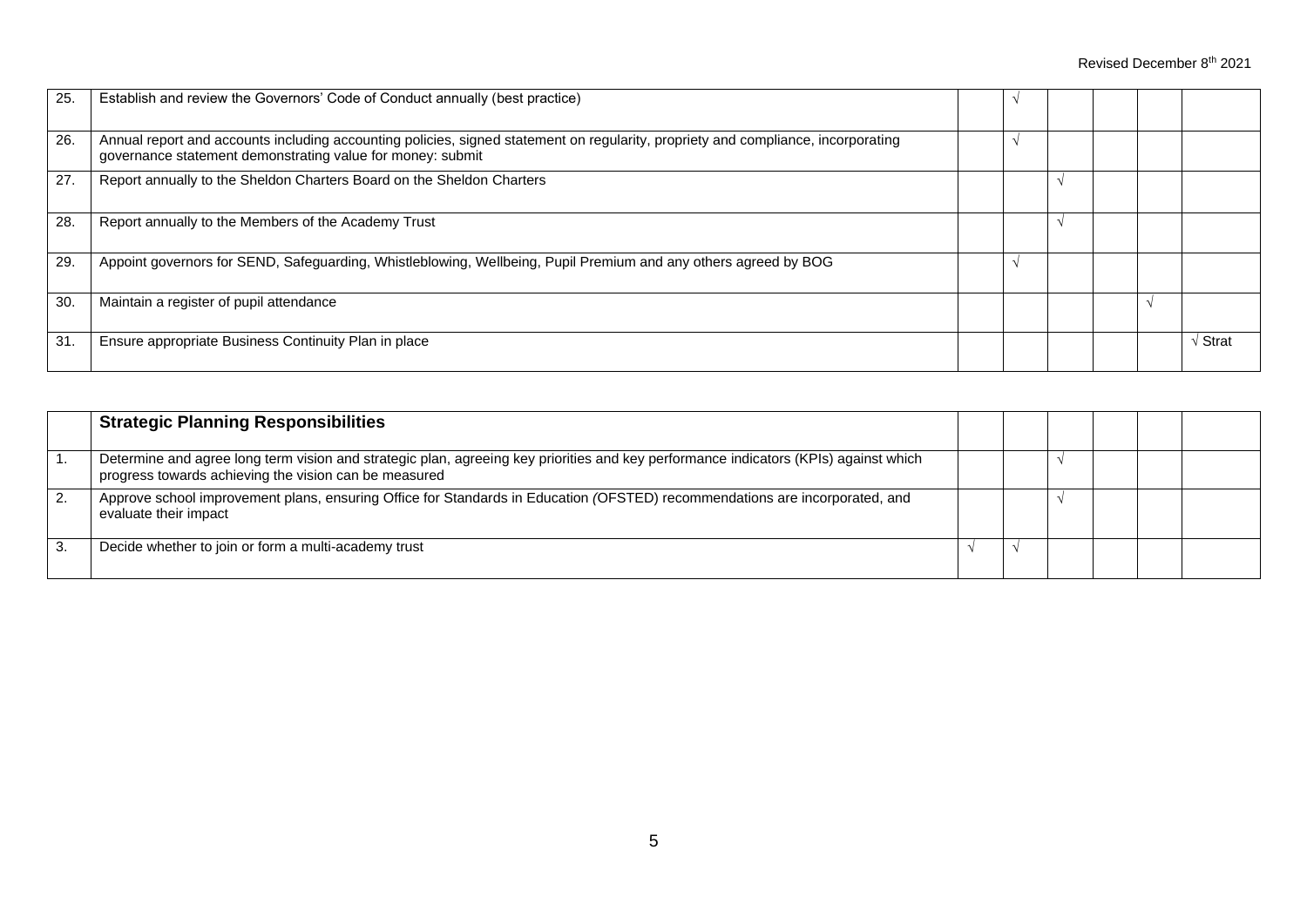|    |                                                                                                                                                                                                                                                                               | $\overline{\mathbf{a}}$<br>Membe<br>$\overline{ }$ | ပိ<br>≃<br>$\sim$ | advice<br>with<br>ഗ<br>BOG<br>ead'<br>ო | <u>ي</u><br>Delegated 1<br>ad | ecision made<br>Head | ᢛ<br>$\mathbf{c}$<br>ated<br>$rac{e}{\sigma}$<br>ں م |
|----|-------------------------------------------------------------------------------------------------------------------------------------------------------------------------------------------------------------------------------------------------------------------------------|----------------------------------------------------|-------------------|-----------------------------------------|-------------------------------|----------------------|------------------------------------------------------|
|    | <b>Website Reporting Responsibilities</b>                                                                                                                                                                                                                                     |                                                    |                   |                                         |                               |                      |                                                      |
| 1. | Publication of governors' details on school website.<br>[This should include governors' or associate members' names/category/appointing body/term of office/ committees they serve<br>on/positions held. Associates' voting rights on any committees should also be included) |                                                    |                   |                                         |                               |                      |                                                      |
| 2. | Publication of register of headteacher and governors' business interests, setting out relevant business interests and other schools at<br>which they govern. It should also detail any close relationships between governors and school staff.                                |                                                    |                   |                                         |                               |                      |                                                      |
| 3. | Overall responsibility for ensuring that statutory requirements for information published on the school website, including required details<br>of governance arrangements, performance, financial and equality data are met                                                   |                                                    |                   |                                         |                               |                      |                                                      |
| 4. | Publish Annual Governance Statement (review of the year)                                                                                                                                                                                                                      |                                                    |                   | N                                       |                               |                      |                                                      |
| 5. | To publish and update at least annually a SEND information report (meeting requirements of latest regulations)                                                                                                                                                                |                                                    |                   |                                         |                               |                      | $\sqrt{C}$ urr                                       |

| <b>School Admission Responsibilities</b>                                                                                                                                                   |  |  |         |
|--------------------------------------------------------------------------------------------------------------------------------------------------------------------------------------------|--|--|---------|
| Ensure that all the mandatory provisions of the School Admissions Code are implemented (except where variations have been written<br>into their funding agreement to support fair access.) |  |  |         |
| Set the times of school sessions and the dates of school terms and holidays                                                                                                                |  |  | / Strat |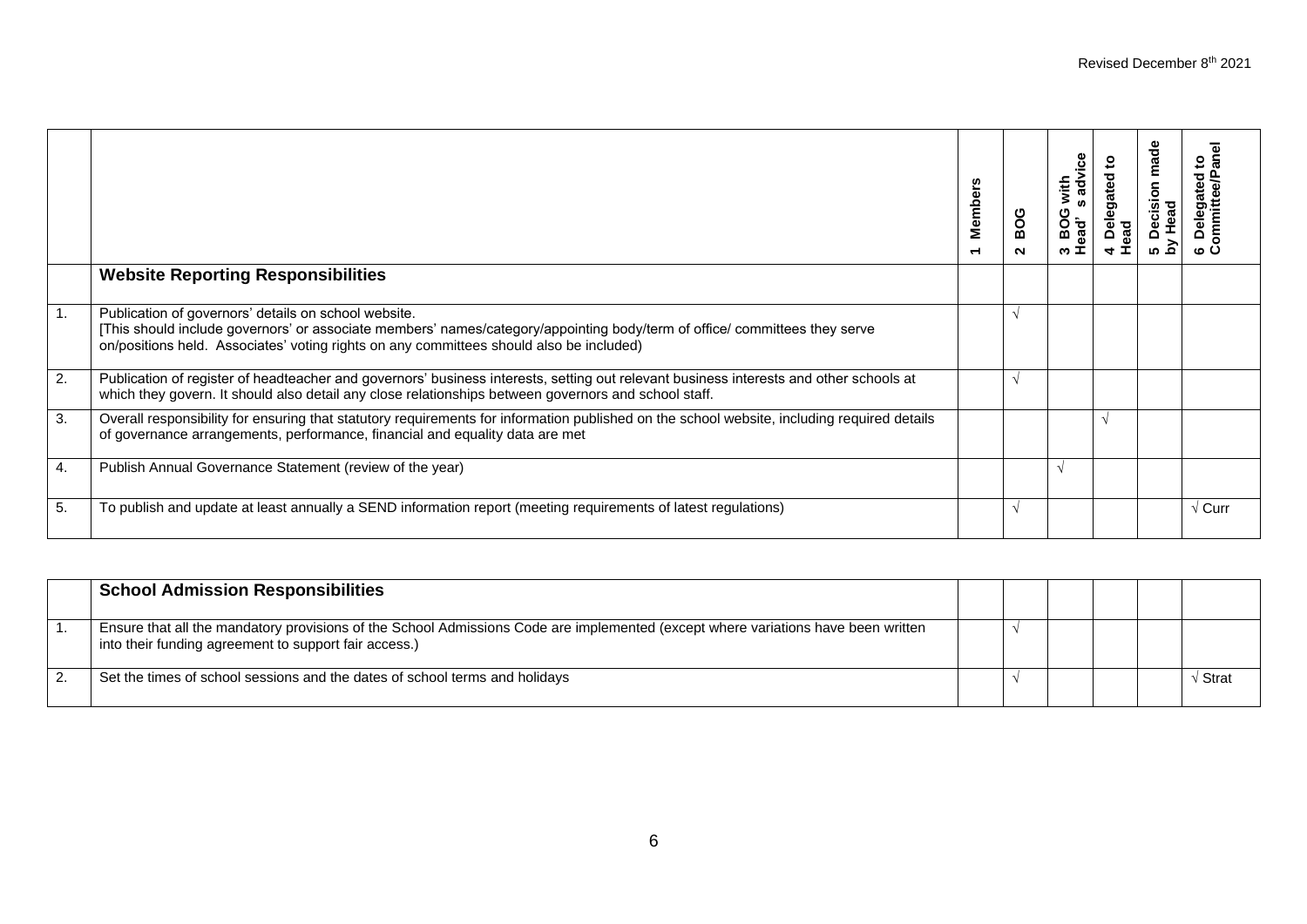|                  |                                                                                                                                                                                                                                                                       | <b>Members</b><br>$\overline{\phantom{0}}$ | BOG<br>᠇ | advice<br>with<br>2 BOG<br>Head's | <u>۽</u><br>3 Delegated t<br>Head | Decision made<br>y Head<br>$\frac{1}{2}$ | ᠗<br>$\overline{\mathbf{c}}$<br>ਠ<br>ate<br>Delega<br>pmmitt<br>၂၈ ပ |
|------------------|-----------------------------------------------------------------------------------------------------------------------------------------------------------------------------------------------------------------------------------------------------------------------|--------------------------------------------|----------|-----------------------------------|-----------------------------------|------------------------------------------|----------------------------------------------------------------------|
|                  | <b>Pupils, Parents and Community Responsibilities</b>                                                                                                                                                                                                                 |                                            |          |                                   |                                   |                                          |                                                                      |
| $\overline{1}$ . | Ensure that school policy and procedure for looked after children are consistent with the measures set out in the statutory guidance.<br>Committees are responsible for ensuring their polices reference looked after children correctly                              |                                            |          |                                   |                                   |                                          | $\sqrt{All}$                                                         |
| 2.               | Make available on request a procedure for dealing with complaints. (The expectation is that this should be published online. For<br>complaints from parents of pupils, this procedure must comply with The Education (Independent School Standards) Regulations 2014) |                                            |          |                                   |                                   |                                          | $\sqrt{SCG}$                                                         |
| 3.               | Agree the Freedom of Information Act (FOIA) publication scheme and access policy                                                                                                                                                                                      |                                            | V        |                                   |                                   |                                          | √ SCG                                                                |
| 4.               | Ensure that employees at the academy are able to comply with requests for information under the FOIA and register annually with the<br>Information Commissioner's Office                                                                                              |                                            |          |                                   |                                   |                                          |                                                                      |
| 5.               | Establish a data protection policy and review it at least every two years                                                                                                                                                                                             |                                            | N        |                                   |                                   |                                          | √ Prem                                                               |
| 6.               | Ensure provision of free meals to those pupils meeting the criteria                                                                                                                                                                                                   |                                            |          |                                   |                                   |                                          |                                                                      |
| $\overline{7}$ . | Engagement with stakeholders                                                                                                                                                                                                                                          | $\sqrt{ }$                                 |          | $\sqrt{ }$                        |                                   | $\gamma$                                 |                                                                      |

| <b>Pupil welfare, discipline/exclusions Responsibilities</b>                                                                                                                               |  |  |                  |
|--------------------------------------------------------------------------------------------------------------------------------------------------------------------------------------------|--|--|------------------|
| Approve a school behaviour policy and publicise to staff, students and parents                                                                                                             |  |  | $\sqrt{\rm SCG}$ |
| Approve Child Protection Policy and review its effectiveness at least annually                                                                                                             |  |  |                  |
| Decide whether to confirm permanent and fixed term exclusions where the pupil is either excluded for more than 15 days in a term or at<br>risk of being unable to sit a public examination |  |  | √ SCG            |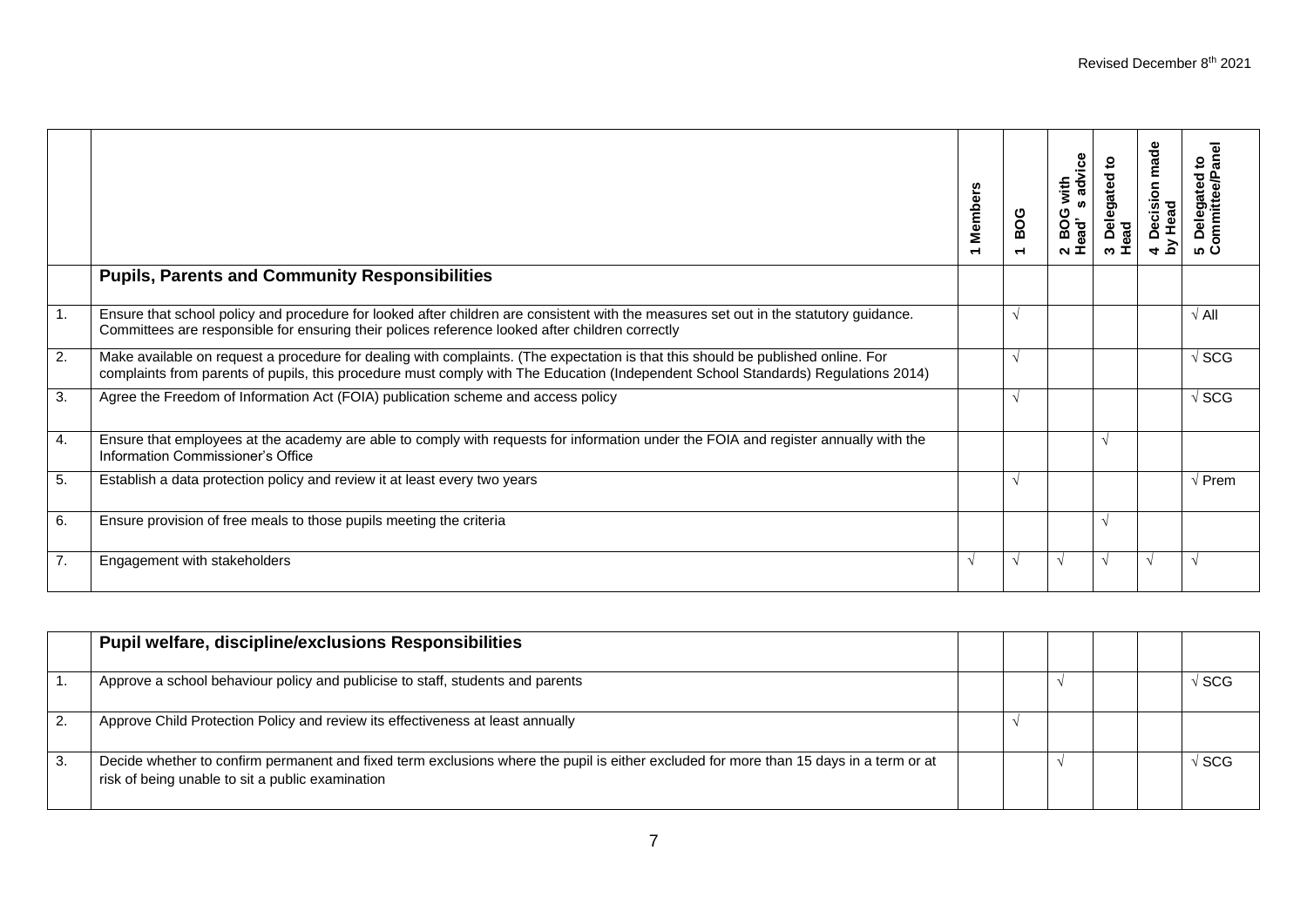|    | Consider parents' representation about exclusions                                                                                                                                                                         |  |  | Panel |
|----|---------------------------------------------------------------------------------------------------------------------------------------------------------------------------------------------------------------------------|--|--|-------|
|    |                                                                                                                                                                                                                           |  |  |       |
| υ. | Have due regard to the need to prevent people from being drawn into terrorism and to oversee the incorporation of the necessary<br>procedures and practices outlined in the Prevent duty into the Child Protection policy |  |  | l SCG |
|    |                                                                                                                                                                                                                           |  |  |       |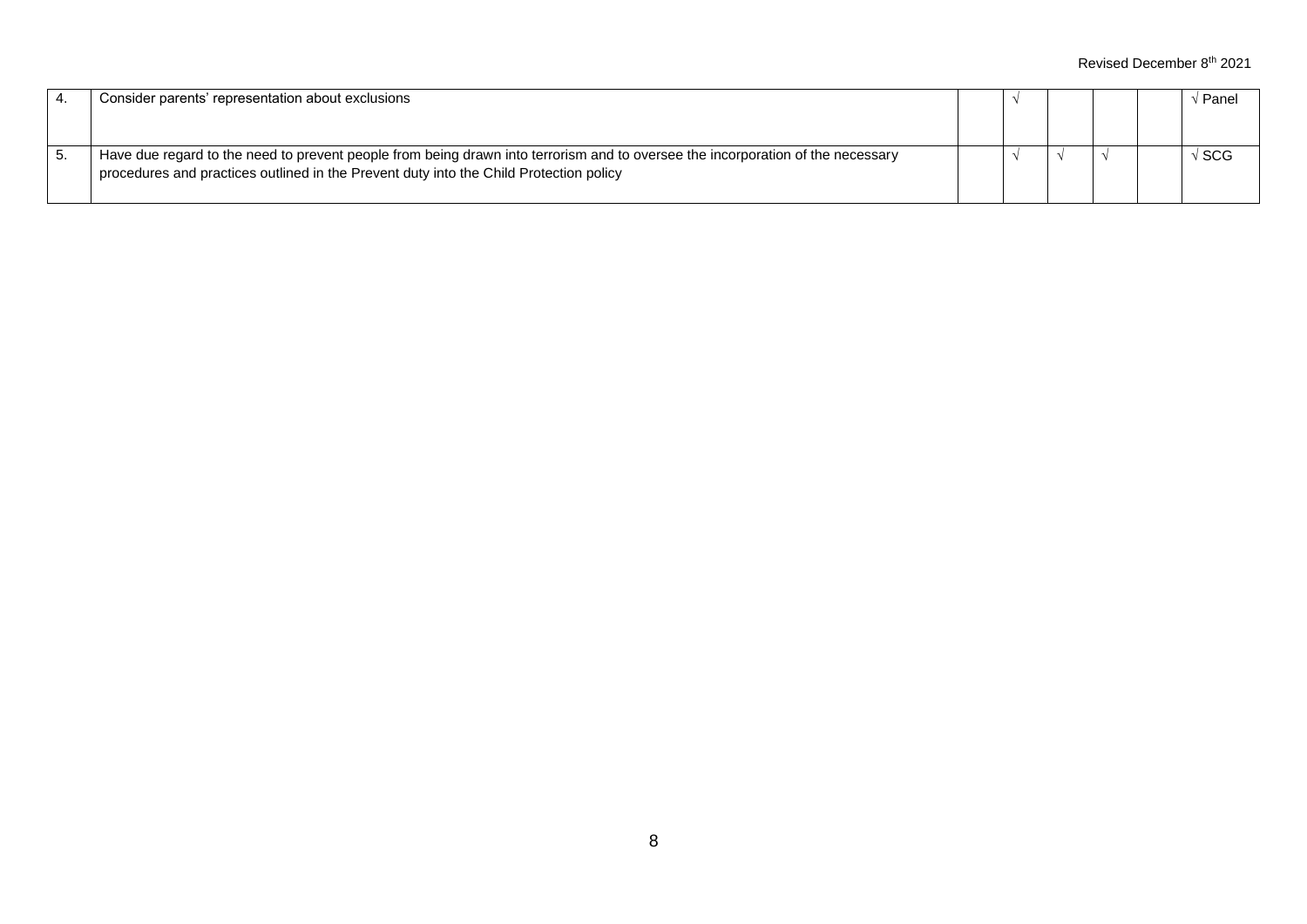|                  |                                                                                                                                                                                                                                                                              | <b>Members</b><br>$\overline{\phantom{0}}$ | BOG<br>$\sim$ | s advice<br>3 BOG with<br>Head's advi | 4 Delegated to<br>Head | 5 Decision made<br>by Head | ᠊ᢆ<br>Ĕ<br>$\mathbf{5}$<br>6 Delegated t<br>Committee/Pa |
|------------------|------------------------------------------------------------------------------------------------------------------------------------------------------------------------------------------------------------------------------------------------------------------------------|--------------------------------------------|---------------|---------------------------------------|------------------------|----------------------------|----------------------------------------------------------|
|                  | <b>Curriculum Responsibilities</b>                                                                                                                                                                                                                                           |                                            |               |                                       |                        |                            |                                                          |
| $\overline{1}$ . | Review and update as necessary the Governors' curriculum policies and procedures. Ensure that they are in place and implemented                                                                                                                                              |                                            |               | $\sqrt{ }$                            |                        |                            | $\sqrt{C}$ urr                                           |
| $\overline{2}$ . | Decide on the monitoring and reporting strategies to be used which will allow the BOG to be sufficiently informed and enable it to fulfil its<br>statutory duty to ensure that the broad and balanced curriculum is being followed                                           |                                            |               | $\sqrt{ }$                            |                        |                            | $\sqrt{C}$ urr                                           |
| $\overline{3}$ . | Decide on the level of resources to be deployed in various curriculum areas within the overall structure of the School Development Plan<br>and the limits of the delegated budget                                                                                            |                                            |               |                                       |                        | $\sqrt{ }$                 | $\sqrt{C}$ urr                                           |
| $\overline{4}$ . | Arrange for ways in which the Board of Governors can be fully informed about the variety of teaching strategies employed, resources<br>used and learning environments provided to ensure that all children have access to a high standard of education throughout the school |                                            |               |                                       | $\sqrt{ }$             |                            | $\sqrt{\text{Curr}}$                                     |
| 5.               | Scrutinise a range of pupil performance data to evaluate the school's performance, including the OFSTED Data Dashboard                                                                                                                                                       |                                            |               | $\sqrt{ }$                            |                        |                            | $\sqrt{\text{Curr}}$                                     |
| 6.               | Agree challenging targets for pupil achievement/attainment, ensuring they are based on outcomes of robust data analysis, and monitor<br>performance against them                                                                                                             |                                            |               | $\sqrt{ }$                            |                        |                            | $\sqrt{C}$ urr                                           |
| $\overline{7}$ . | Scrutinise analysis of examination results and key stage assessments against agreed targets                                                                                                                                                                                  |                                            |               | $\sqrt{ }$                            |                        |                            | $\sqrt{\mathrm{Curr}}$                                   |
| 8.               | Ensure rigorous assessment processes are in place                                                                                                                                                                                                                            |                                            |               | $\sqrt{ }$                            |                        |                            | $\sqrt{C}$ urr                                           |
| 9.               | Agree curriculum, enrichment and extra-curricular offer, including any additional services required                                                                                                                                                                          |                                            |               |                                       | ٦I                     |                            | $\sqrt{C}$ urr                                           |
| 10.              | Monitor impact of curriculum on pupils' outcomes and their personal development and welfare                                                                                                                                                                                  |                                            |               |                                       | $\sqrt{ }$             |                            | $\sqrt{C}$ urr<br><b>SCG</b>                             |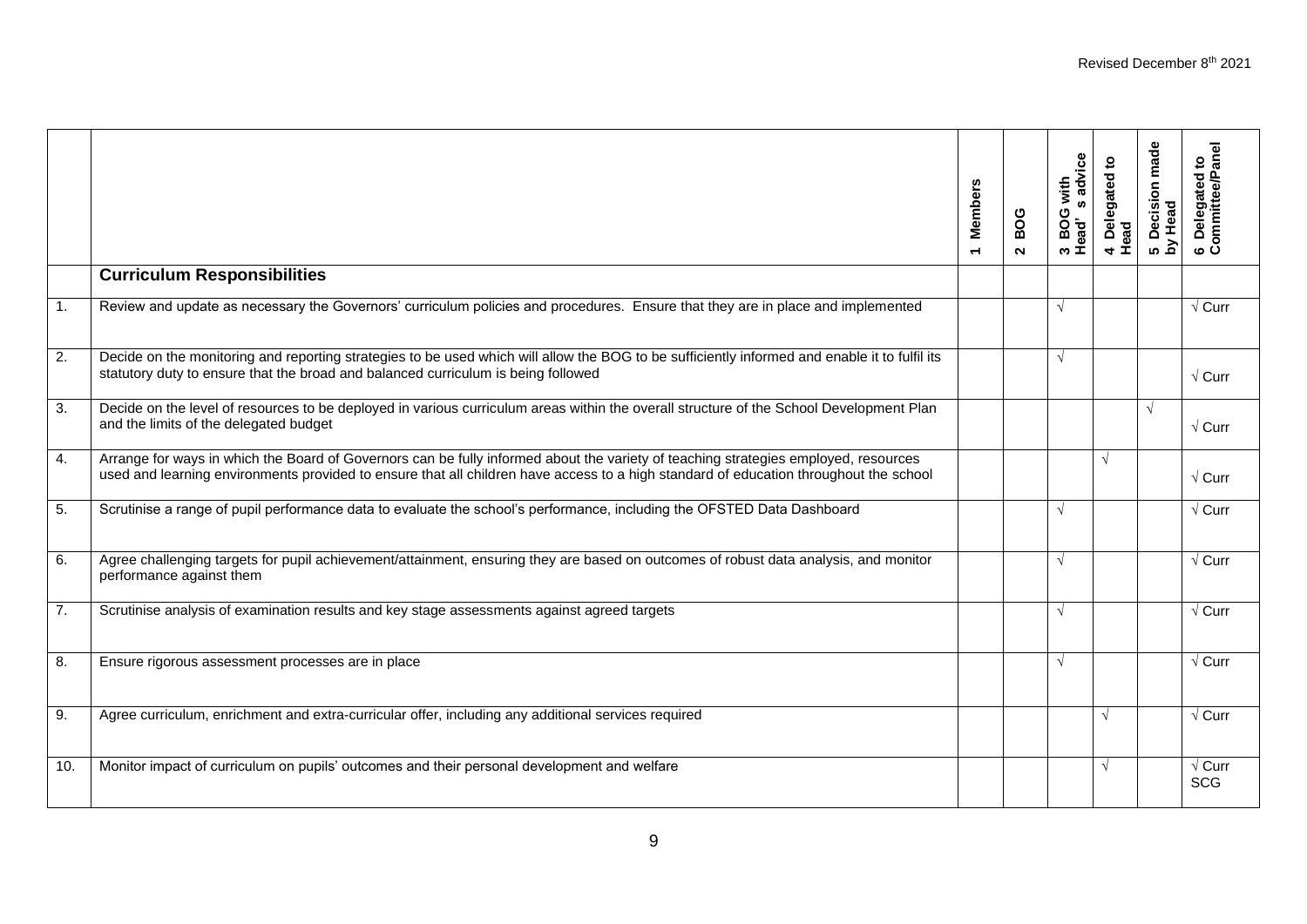| 11. | Focus on pupils' confidence and self-assurance as learners, and their pride in achievement                                                                                                                                                    |  |  | √ Curr<br><b>SCG</b>          |
|-----|-----------------------------------------------------------------------------------------------------------------------------------------------------------------------------------------------------------------------------------------------|--|--|-------------------------------|
| 12. | Evaluate, in conjunction with the Pupil Premium governor, the impact of the allocation of pupil premium funding (and year 7 catch up<br>funding, where appropriate) on overcoming barriers to learning and report this on the academy website |  |  | √ Curr &<br><b>SCG</b><br>F&A |
| 13  | Ensure one member of the BOG has specific responsibility for overseeing the school's provision for children with special educational<br>needs and disabilities (SEND)                                                                         |  |  | √ Curr                        |
| 14  | Maintain a risk register                                                                                                                                                                                                                      |  |  | √ Curr                        |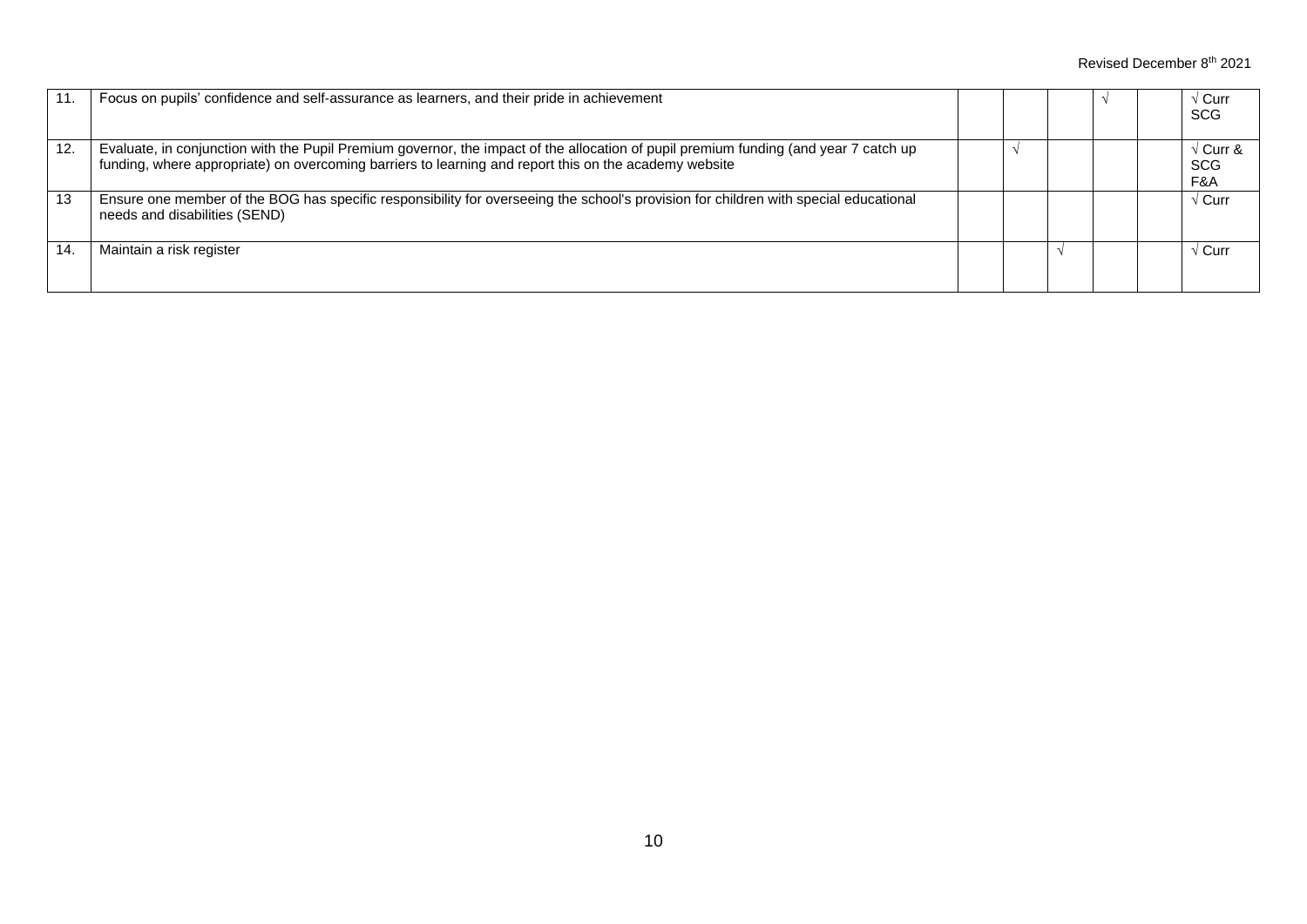|                |                                                                                                                                                              | <b>Members</b><br>$\overline{\phantom{0}}$ | BOG<br>$\sim$ | s advice<br>3 BOG with<br>Head's advi | 4 Delegated to<br>Head | 5 Decision made<br>by Head | 6 Delegated to<br>Committee/Panel |
|----------------|--------------------------------------------------------------------------------------------------------------------------------------------------------------|--------------------------------------------|---------------|---------------------------------------|------------------------|----------------------------|-----------------------------------|
|                | <b>Premises Responsibilities</b>                                                                                                                             |                                            |               |                                       |                        |                            |                                   |
| $\mathbf{1}$ . | Developing and agreeing long-term strategy for phased initiatives aimed at improving general standard of school premises                                     |                                            |               | $\sqrt{ }$                            |                        |                            | $\sqrt{P}$ rem                    |
| 2.             | Ensure regular monitoring and inspection of school premises is arranged to ensure buildings, equipment etc is maintained to an<br>appropriate standard       |                                            |               | $\sqrt{ }$                            |                        |                            | $\sqrt{P}$ rem                    |
| 3.             | Ensure appropriate insurances are in place including buildings and personal liability insurance                                                              |                                            |               | $\sqrt{ }$                            |                        |                            | $\sqrt{F}$ in &<br>Prem           |
| 4.             | Agree Health and Safety policy and ensure compliance and implementation                                                                                      |                                            |               | $\sqrt{ }$                            |                        |                            | $\sqrt{P}$ rem                    |
| 5.             | Agree a funded maintenance plan including Condition Improvement Funding is sought for appropriate improvement projects.                                      |                                            |               | $\sqrt{ }$                            |                        |                            | $\sqrt{}$ Prem &<br>Fin           |
| 6.             | Approving the school's terms and conditions for lettings and setting lettings rate for school facilities:                                                    |                                            |               | $\sqrt{ }$                            |                        |                            | $\sqrt{P}$ Prem                   |
| 7.             | Ensure security of school premises and equipment                                                                                                             |                                            |               | $\sqrt{ }$                            |                        |                            | $\sqrt{P}$ rem                    |
| 8.             | Agree level of service provision the school will buy from service providers and utility companies                                                            |                                            |               | $\sqrt{ }$                            |                        |                            | $\sqrt{P}$ rem                    |
| 9.             | Ensure risk assessments of school site are conducted and considered as appropriate                                                                           |                                            |               | $\sqrt{ }$                            |                        |                            | $\sqrt{P}$ rem                    |
| 10.            | Ensure that school catering provision nutrition standards are met                                                                                            |                                            |               |                                       |                        |                            | $\sqrt{P}$ rem                    |
| 11.            | Ensure that statutory policies and procedures are in place.                                                                                                  |                                            |               | $\sqrt{ }$                            |                        |                            | $\sqrt{P}$ rem                    |
| 12.            | Make recommendations to Finance and Audit Committee for funding for items and activities relating to the maintenance and<br>improvements to school premises. |                                            |               | $\sqrt{ }$                            |                        |                            | $\sqrt{P}$ rem                    |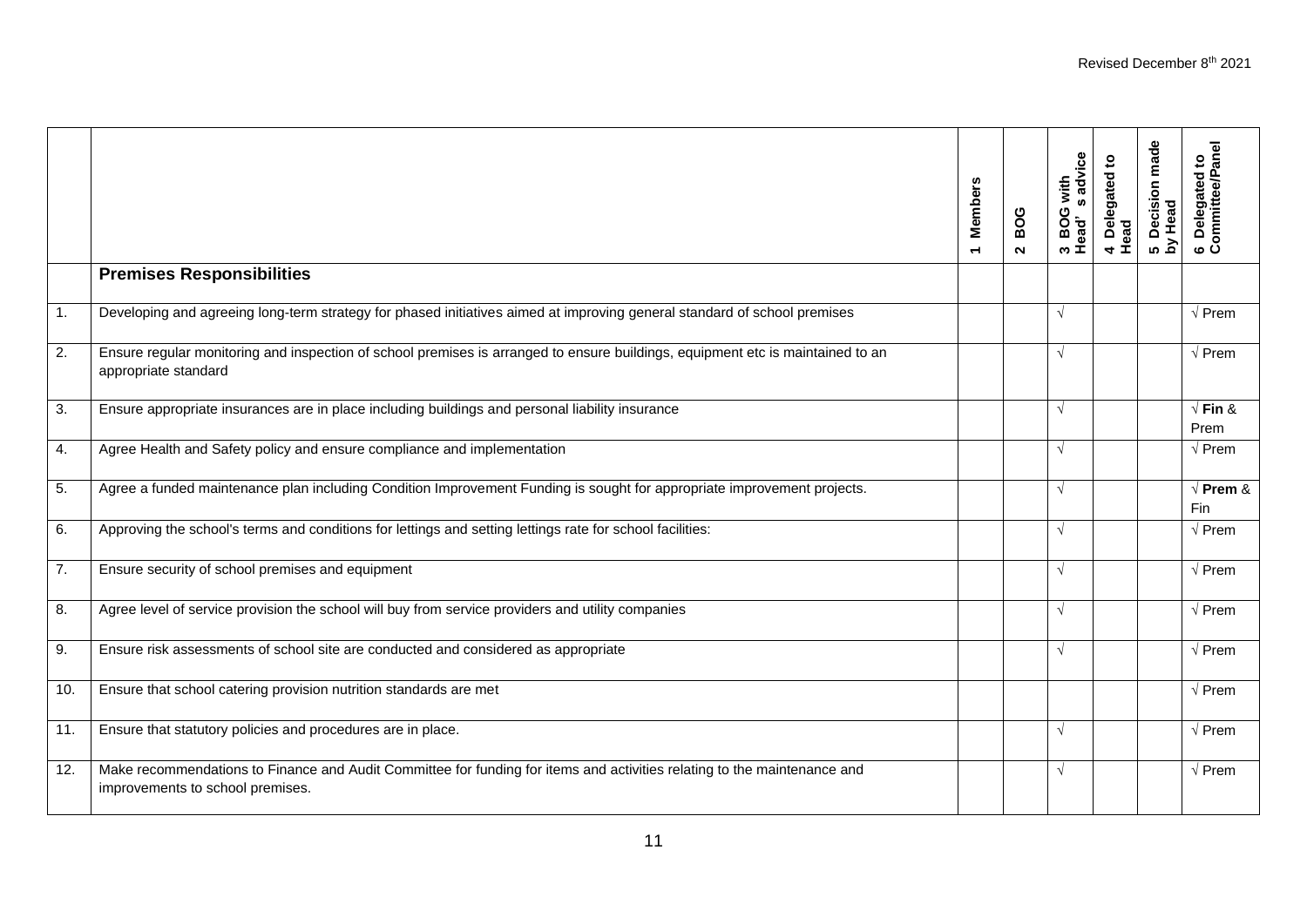| $\sim$<br>. ت | Maintain<br>i a risk register |  |  |      |
|---------------|-------------------------------|--|--|------|
|               |                               |  |  | Prem |
|               |                               |  |  |      |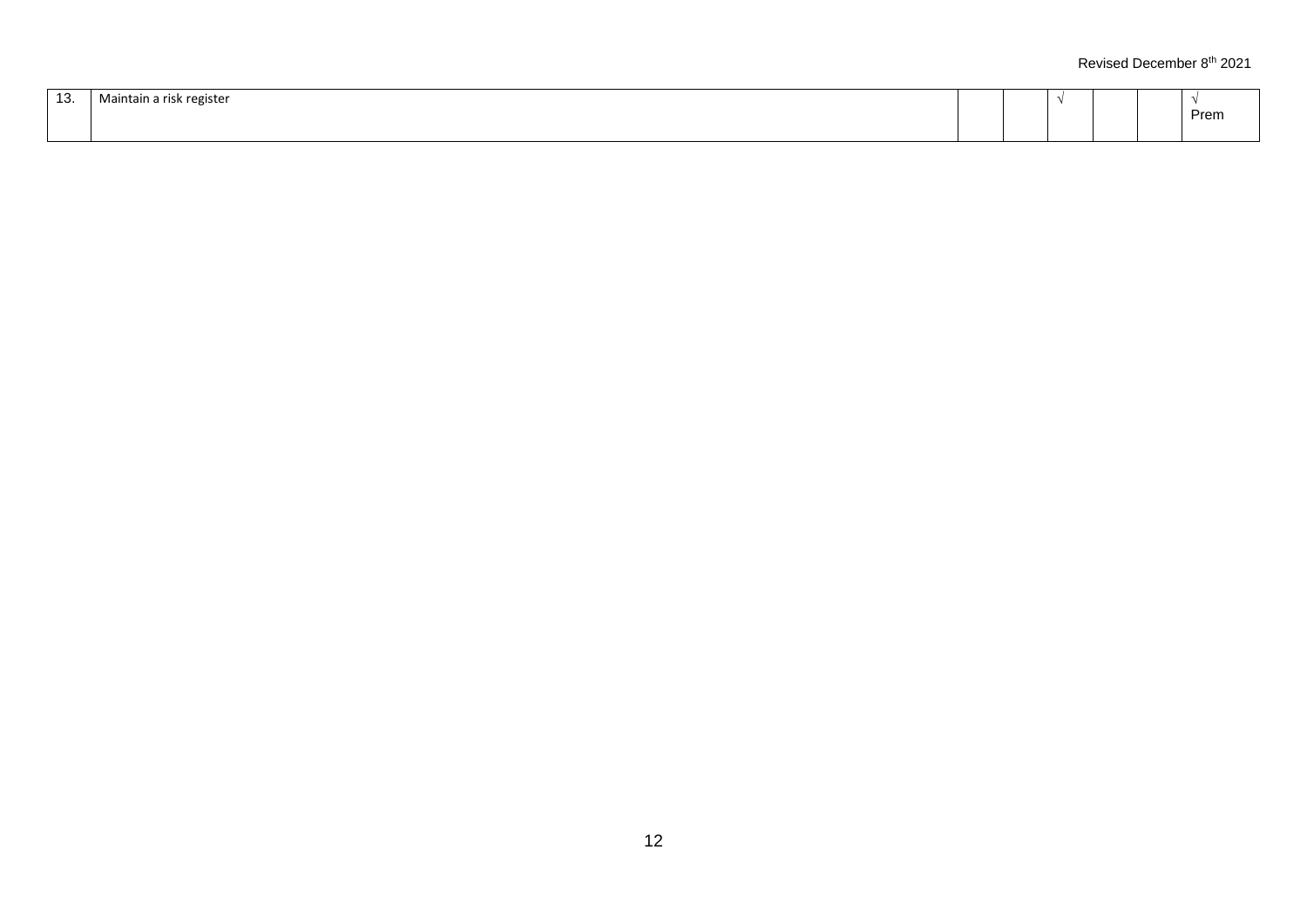|                  |                                                                                                                                                                              | <b>Members</b><br>$\blacksquare$ | BOG<br>$\sim$ | advice<br>BOG with<br><b>S</b><br>3 BOG<br>Head' | 4 Delegated to<br>Head | 5 Decision made<br>by Head | 6 Delegated to<br>Committee/Panel |
|------------------|------------------------------------------------------------------------------------------------------------------------------------------------------------------------------|----------------------------------|---------------|--------------------------------------------------|------------------------|----------------------------|-----------------------------------|
|                  | <b>Staffing Responsibilities</b>                                                                                                                                             |                                  |               |                                                  |                        |                            |                                   |
| 1.               | Academy staffing structure: agree                                                                                                                                            |                                  |               | $\sqrt{ }$                                       |                        |                            | $\sqrt{SCG}$                      |
| 2.               | Appoint teaching staff                                                                                                                                                       |                                  |               |                                                  |                        | $\sqrt{ }$                 |                                   |
| 3.               | Appoint non-teaching staff                                                                                                                                                   |                                  |               |                                                  |                        | $\sqrt{ }$                 |                                   |
| 4.               | Appoint selection panel for headteacher appointment                                                                                                                          |                                  | $\sqrt{ }$    |                                                  |                        |                            | $\sqrt{\mathsf{Strat}}$           |
| 5.               | Appoint selection panels for deputy headteacher appointments and other members of the senior management team (SMT)                                                           |                                  |               | $\sqrt{ }$                                       |                        |                            | $\sqrt{\mathsf{Strat}}$           |
| 6.               | Ensure that at least one person on the selection panel for head teacher appointment has completed safer recruitment training                                                 |                                  | $\sqrt{ }$    |                                                  |                        |                            | $\sqrt{P}$ anel                   |
| $\overline{7}$ . | Formally approve appointment of headteacher                                                                                                                                  |                                  | $\sqrt{ }$    |                                                  |                        |                            |                                   |
| 8.               | Formally approve appointment of deputy headteacher                                                                                                                           |                                  |               | $\sqrt{ }$                                       |                        |                            | $\sqrt{}$ Panel                   |
| 9.               | Dismiss or suspend headteacher                                                                                                                                               |                                  | $\sqrt{ }$    |                                                  |                        |                            |                                   |
| 10.              | Determine the headteacher and staff appraisal process                                                                                                                        |                                  |               | $\sqrt{ }$                                       |                        |                            | $\sqrt{LPP}$                      |
| 11.              | Headteacher pay award: agree                                                                                                                                                 |                                  |               |                                                  |                        |                            | $\sqrt{PRC}$                      |
| 12.              | Approve, and keep under review, a school pay policy                                                                                                                          |                                  |               | $\sqrt{ }$                                       |                        |                            | $\sqrt{SCG}$                      |
| 13.              | Fulfil role expected of governing bodies in adopted procedures for range of staffing issues e.g. discipline, capability, grievance,<br>redundancy, termination of employment |                                  |               | $\sqrt{ }$                                       |                        |                            | $\sqrt{SCG}$                      |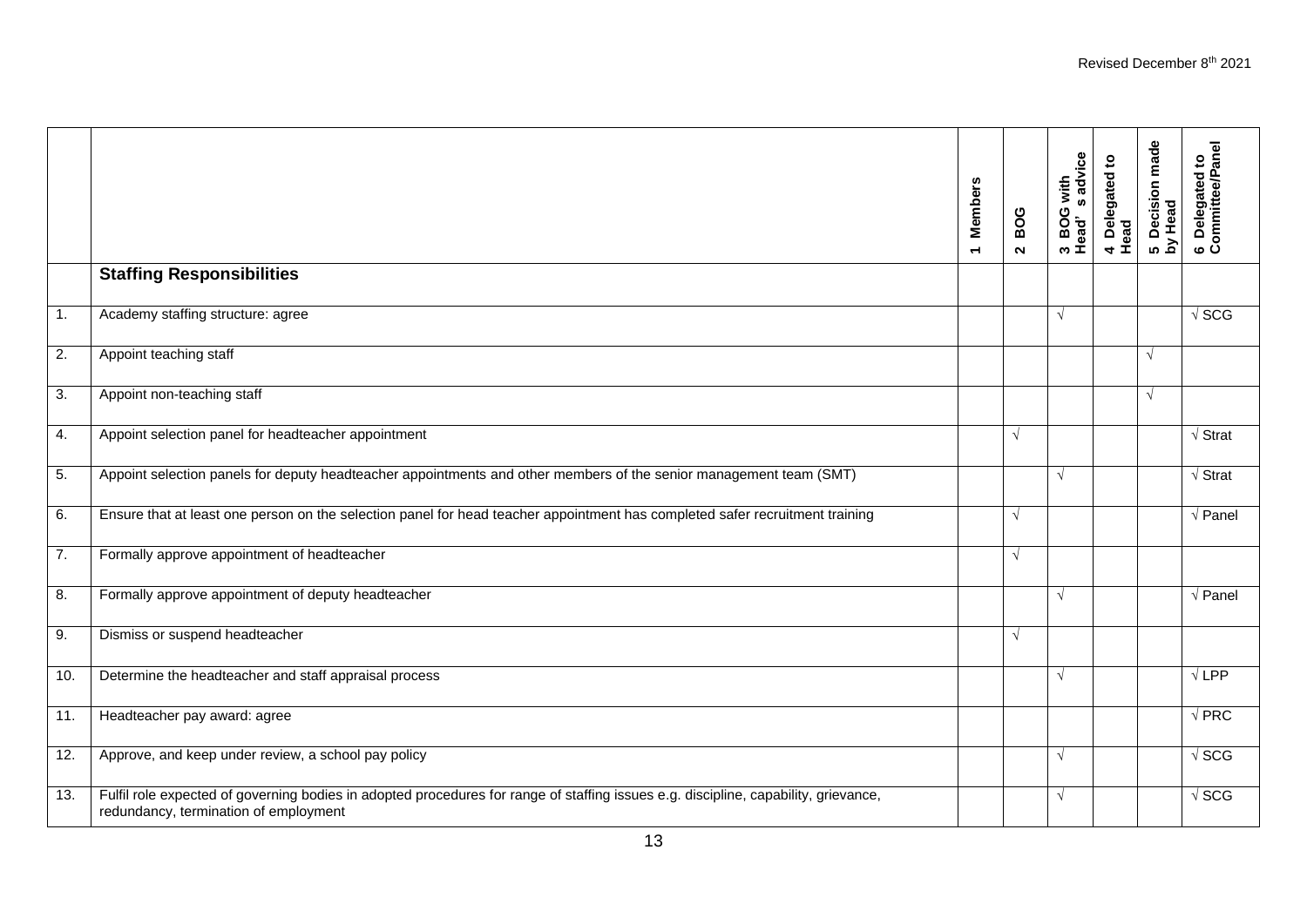| 14. | Approve a statement of procedures for dealing with allegations of abuse against staff                                                                         |  |  | 'SCG                 |
|-----|---------------------------------------------------------------------------------------------------------------------------------------------------------------|--|--|----------------------|
| 15. | Make teachers' pay progression decisions following recommendations of headteacher (by end of October)                                                         |  |  | 'SCG                 |
| 16. | Ensure safer recruitment requirements are met                                                                                                                 |  |  | ' SCG                |
| 17. | Ensure that statutory policies and procedures are in place and implemented                                                                                    |  |  | $\sqrt{\,}$ SCG $\,$ |
| 18. | Ensure effectiveness of record keeping related to safeguarding responsibilities, including maintenance of central record of recruitment<br>and vetting checks |  |  | √ SCG                |
| 19. | Consider school's annual safeguarding audit and monitor subsequent action plans                                                                               |  |  | √ SCG                |
| 20. | Maintain a risk register                                                                                                                                      |  |  | 'SCG                 |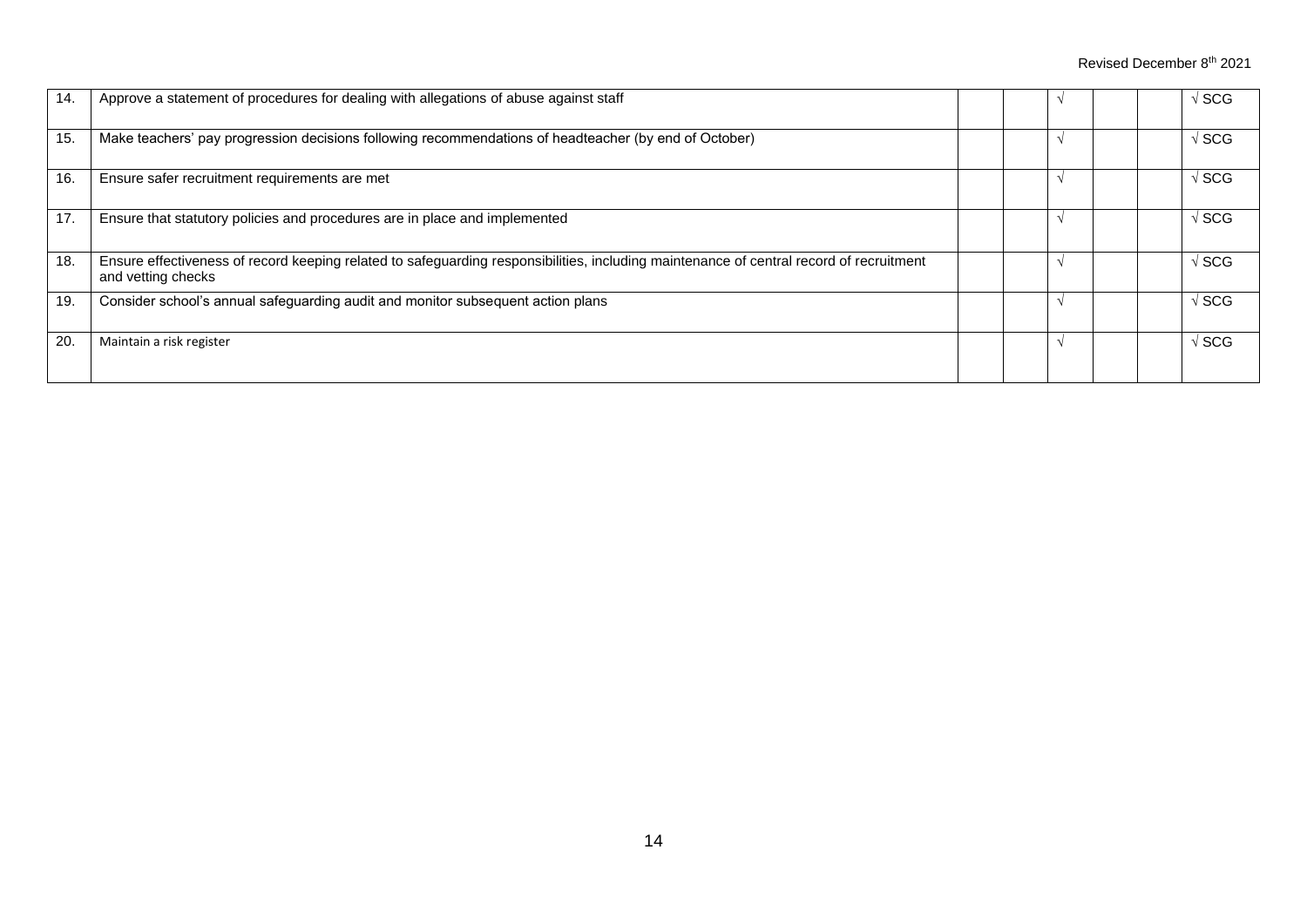|                  |                                                                                                                              | <b>Members</b><br>$\overline{\phantom{0}}$ | BOG<br>$\mathbf{z}$ | s advice<br>3 BOG with<br>Head' s adv | 4 Delegated to<br>Head | 5 Decision<br>made by Head | 6  Delegated to<br>Committee/Pane<br>I |
|------------------|------------------------------------------------------------------------------------------------------------------------------|--------------------------------------------|---------------------|---------------------------------------|------------------------|----------------------------|----------------------------------------|
|                  | Finance and Audit Responsibilities (refer also to 'Academies Trust Handbook' and 'Academies Accounts<br>Direction')          |                                            |                     |                                       |                        |                            |                                        |
| $\overline{1}$ . | Ensure adherence to ESFA and statutory financial requirements, and agreed internal policies                                  |                                            | ↵                   |                                       | $\sqrt{ }$             |                            | $\sqrt{F}$ in                          |
| 2.               | Maintain accurate financial records                                                                                          |                                            |                     | $\downarrow$                          | $\sqrt{ }$             |                            | $\sqrt{}$ /Fin                         |
| 3.               | Ensure security of all cash and investments.                                                                                 |                                            |                     |                                       | $\sqrt{ }$             |                            | $\sqrt{F}$ in                          |
| 4.               | Maintain and review an inventory of valuable items                                                                           |                                            |                     |                                       | $\sqrt{ }$             |                            | $\sqrt{F}$ in                          |
| 5.               | Authorise the disposal of assets                                                                                             |                                            |                     |                                       | $\sqrt{ }$             |                            | $\sqrt{F}$ in                          |
| 6.               | Maintain a record of assets borrowed by staff                                                                                |                                            |                     |                                       | $\sqrt{ }$             |                            | $\sqrt{F}$ in                          |
| 7.               | Review and update the Fraud policy on a regular basis and ensure it is communicated and implemented across the whole school. |                                            |                     |                                       | $\sqrt{ }$             |                            | $\sqrt{Fin}$                           |
| 8.               | Recommend external and internal auditors for appointment by the Members                                                      |                                            | $\sqrt{ }$          |                                       |                        |                            | $\sqrt{F}$ in                          |
| 9.               | Receive and act on auditors' reports - internal and external audit                                                           |                                            | $\sqrt{ }$          |                                       |                        |                            | $\sqrt{F}$ in                          |
| 10.              | Maintain a register of pecuniary and business interests of governors                                                         |                                            | $\sqrt{ }$          |                                       |                        |                            | $\sqrt{Fin}$                           |
| 11.              | Oversee the preparation of the annual budget plan in line with strategic and other relevant plans                            |                                            | $\sqrt{ }$          |                                       | $\sqrt{ }$             |                            | $\sqrt{F}$ in                          |
| 12.              | Approve the final budget                                                                                                     |                                            | $\sqrt{ }$          |                                       |                        |                            |                                        |
| 13.              | Notify the final budget to appropriate authorities                                                                           |                                            |                     |                                       |                        | $\sqrt{ }$                 |                                        |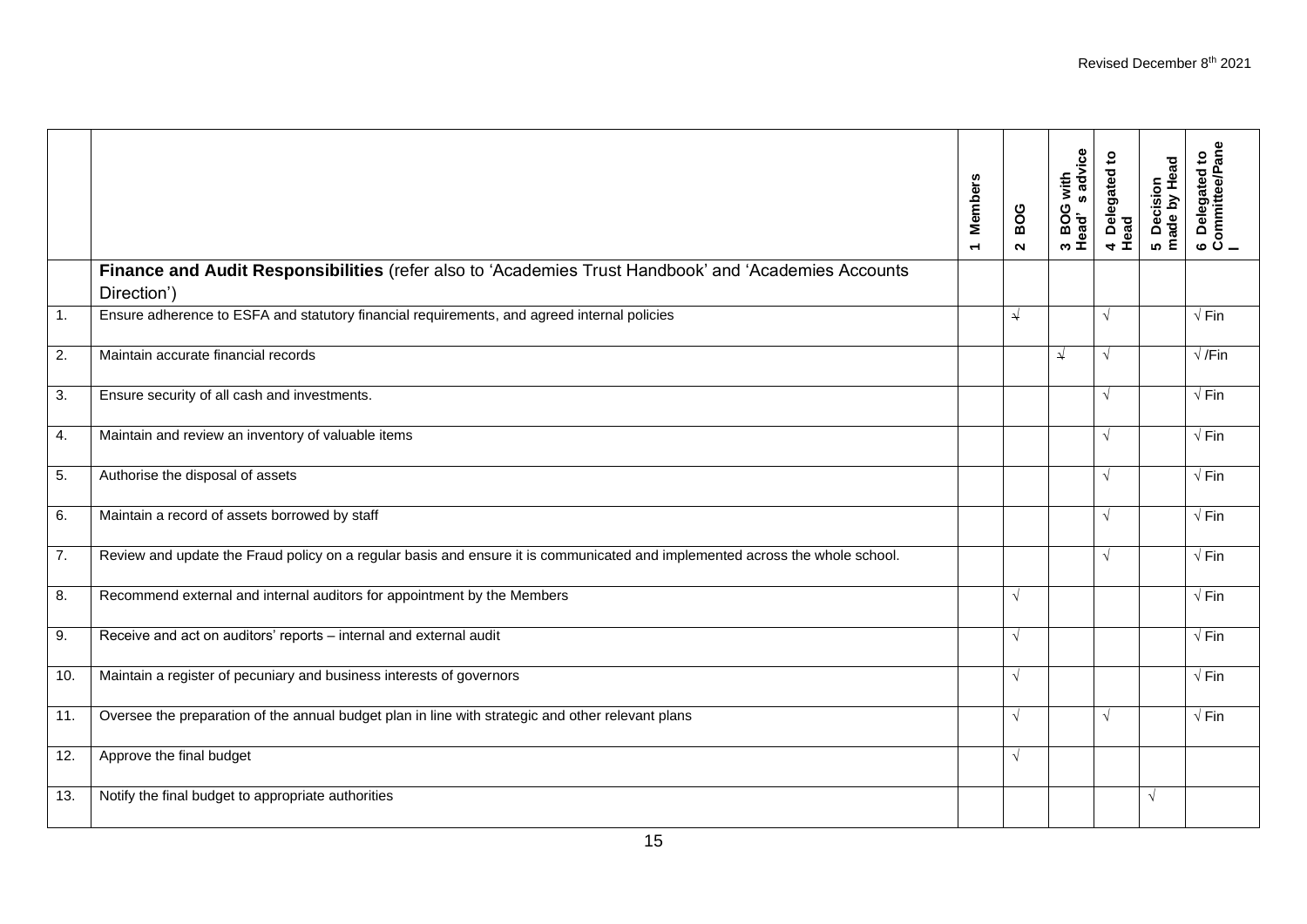| 14. | Monitor income and expenditure quarterly against the budget and explain variances, ensuring that total expenditure is within available<br>resources                                                                                                                                                                                                                                                              | $\sqrt{ }$ |              | $\sqrt{ }$ |   | $\sqrt{Fin}$            |
|-----|------------------------------------------------------------------------------------------------------------------------------------------------------------------------------------------------------------------------------------------------------------------------------------------------------------------------------------------------------------------------------------------------------------------|------------|--------------|------------|---|-------------------------|
| 15. | Approve virements between budget headings<br>Deciding on Major virements over £100,000: BOG<br>Deciding and reporting upon major virements in connection with annual allocations and in-year budget variations between £30,000 and<br>£100,000: Finance committee<br>Deciding upon minor virements in response to need during course of year<br>Up to £30,000: Head & SMT<br>Up to £5,000: SMT Individual member |            | $\sqrt{ }$   |            |   | $\sqrt{Fin}$            |
| 16. | Write off debts for income not received:<br>Under £500 - Head or SBM. Should be reported to F&AC<br>£500-£5000 - F&AC<br>£5000-£49,999 - BOG<br>Above £50,000 - submitted to DfE for approval to be written off. (as detailed in the Funding Agreement.)                                                                                                                                                         |            | $\sqrt{ }$   | $\sqrt{}$  |   | $\sqrt{Fin}$            |
| 17. | Delegated expenditure authorisation limits as per Sheldon Finance Manual:<br>£150,000 and above<br>F&AC<br>£50,000 - £150,000<br>SMT in committee (minuted meeting)<br><b>Head Teacher</b><br>£20,000 - £50,000<br>Individual SMT member<br>£2,000 - £20,000<br>Up to £2,000<br>Relevant budget holders (e.g. Faculty Heads)                                                                                     |            |              |            | √ | $\sqrt{Fin}$            |
| 18. | Authorise other income-generation activities, monitor and review all non public funds                                                                                                                                                                                                                                                                                                                            |            | $\sqrt{ }$   |            |   | $\sqrt{Fin}$            |
| 19. | Ensure that statutory policies and procedures are in place.                                                                                                                                                                                                                                                                                                                                                      |            | $\sqrt{ }$   |            |   | $\sqrt{Fin}$            |
| 20. | Ensure all contracts and agreements conform with finance policies and procedures                                                                                                                                                                                                                                                                                                                                 |            | $\sqrt{ }$   |            |   | $\sqrt{Fin}$            |
| 21. | Ensure appropriate insurance cover                                                                                                                                                                                                                                                                                                                                                                               |            |              | $\sqrt{}$  |   | $\sqrt{F}$ in &<br>Prem |
| 22. | Accept quotations/tenders and authorise orders/contracts for goods, works and services up to agreed values                                                                                                                                                                                                                                                                                                       |            | $\sqrt{ }$   | $\sqrt{ }$ |   |                         |
| 23. | Authorise bank payments where they exceed delegations                                                                                                                                                                                                                                                                                                                                                            |            |              | $\sqrt{ }$ |   | $\sqrt{Fin}$            |
| 24. | Approve applications for business credit cards                                                                                                                                                                                                                                                                                                                                                                   |            | $\downarrow$ | $\sqrt{}$  |   | $\sqrt{Fin}$            |
| 25. | Designating signatories for cheques and electronic payments                                                                                                                                                                                                                                                                                                                                                      |            |              | $\sqrt{ }$ |   | $\sqrt{Fin}$            |